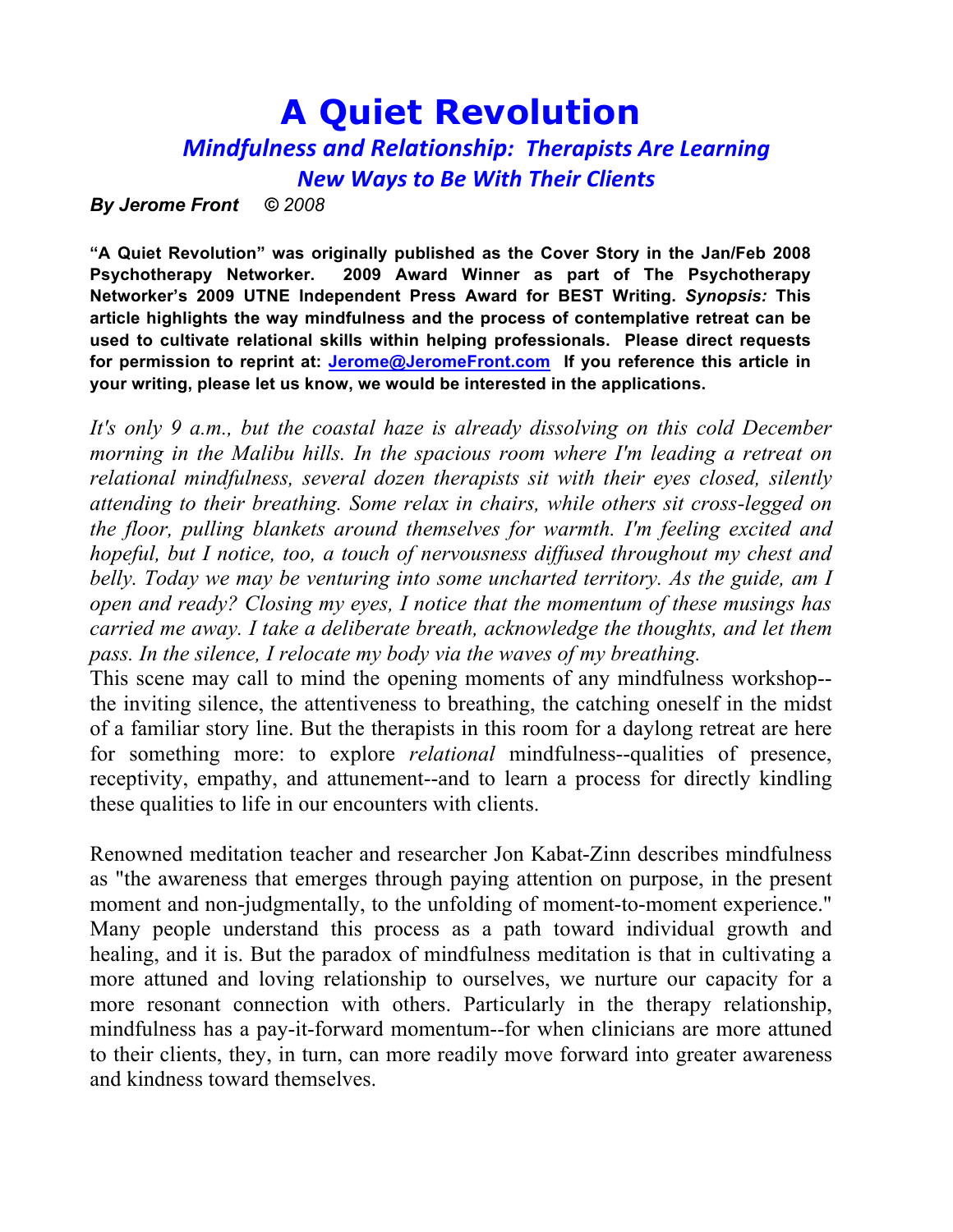## **Gaining Some Respect**

The concept *mindfulness* has so permeated the psychotherapy universe that it's hard to chart exactly how this happened. Several years back, a therapist acquaintance confided to me that he'd wanted to study meditation for decades, but had shied away because, "Where I come from, the whole idea of meditation carried with it the whiff of hemp and the fear of gurus." Indeed, until the early 1990s (or later, depending on your geographical location), many still equated meditative practices with New Age thinking, the kiss of death for therapeutic legitimacy.

Then science discovered meditation. In the last 15 years, scores of research findings on the salutary physical, emotional, and spiritual impact of meditative practice have emerged from the fields of psychology, medicine, education, and neuroscience, eliciting widespread interest from clinicians. Most recently, these disciplines have begun to explore the ways in which mindfulness can enhance relationships.

In his 2007 book, *The Mindful Brain,* psychiatrist and brain researcher Daniel Siegel describes how relational qualities may be inseparably intertwined with mindful awareness, even at the level of brain structure. He observes, "By exploring the notion that mindfulness, as a form of relationship with yourself, may involve not just attentional circuits, but also social circuitry, we can then explore new dimensions of the brain aspect of our mindful experience." Further, "If mindfulness promotes the development of resonance circuits, then we can imagine that we will become attuned to the internal lives of others as well as to ourselves."

Such explorations, as well as the burgeoning number of therapists who practice meditation themselves, have created an explosion of interest in learning about the implications of mindfulness for clinical work. The Center for Mindfulness in Medicine, Health Care and Society, primarily known as the birthplace of the Mindfulness-Based Stress Reduction (MBSR) program, reports that 7,000 psychotherapists and other health care practitioners have participated in its mindfulness professional trainings. At last check, the Massachusetts-based Institute for Meditation and Psychotherapy listed more than 170 articles on mindfulness and therapy on its website, nearly all of them published within the last 10 years.

In my view, this recent upsurge of interest is more than a passing clinical fancy; it has the potential to become a foundational element of our work. This is because mindfulness meditation is able to rescue some of our most vital therapeutic qualities- -receptivity, empathy, presence, and attunement--from the realm of intellectual construct and provide a powerful, experiential method for awakening them within each of us.

## **The Paradox of Silence**

*With my eyes closed, I more easily recognize the faint sounds of crows playing somewhere above the nearby cliffs. I'm aware of feeling strangely soothed by these*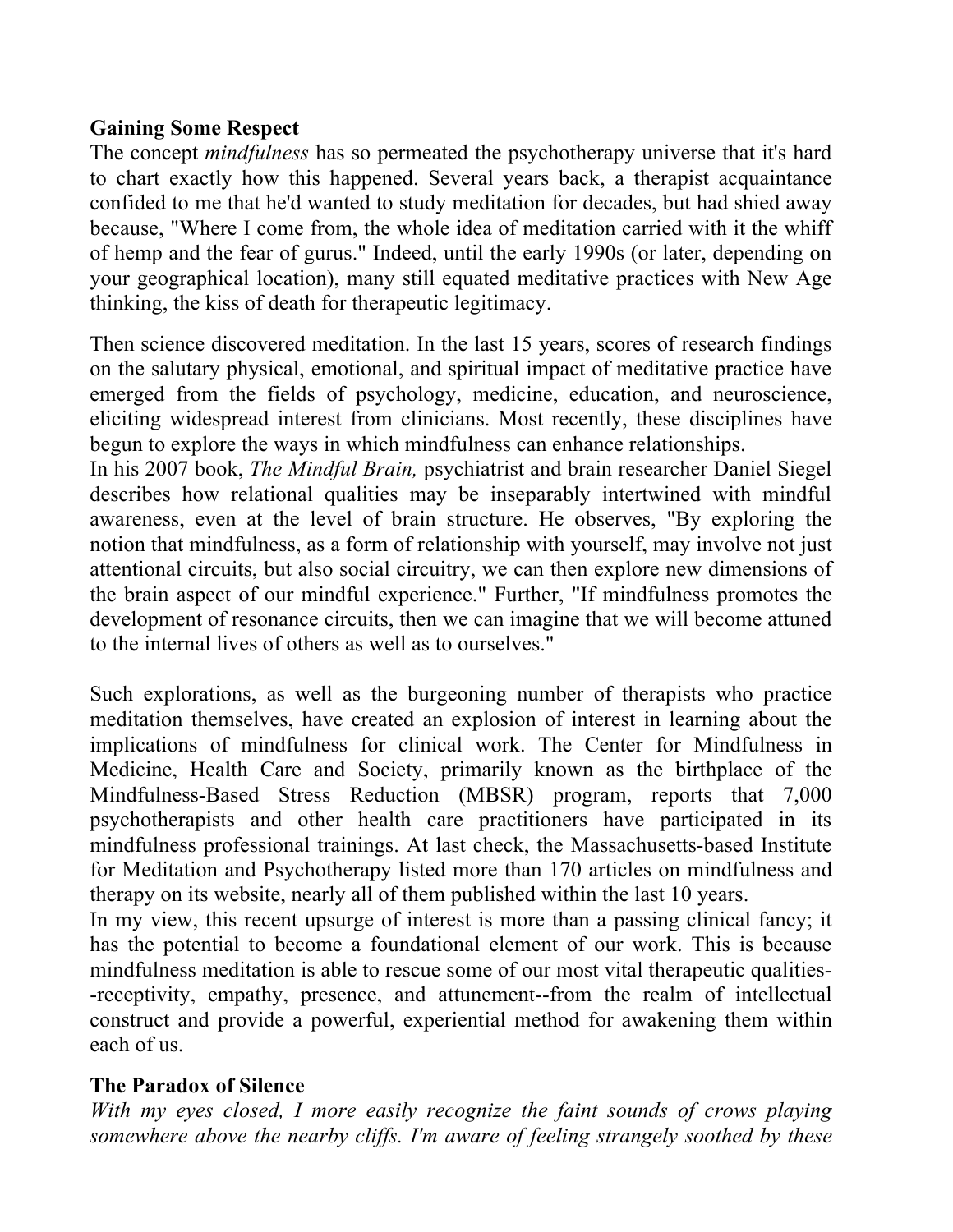*birds; their distant calls echo in my body and mix with the soft rise and fall of my breathing. Now I hear the shuffle of feet moving across a rug. Opening my eyes, I recognize a few therapists from my weekly meditation class making their way to an open space in the room. One of them, Carol, makes eye contact with a seated woman. They hug, and afterward linger with each other, speaking only with affectionate, knowing smiles. I wonder whether the silence makes it easier for them to resonate with the warmth that seems to pulse between them. And . . . . I've become lost in thought again. This happens so easily! I close my eyes and, once again, sink back into my breathing and the enveloping silence.*

The silence that permeates our retreat room isn't merely a support for selfexploration; it's also an invitation to take a temporary break from the obligations of the social self. In ordinary situations, we tend to make initial contact with others via such exchanges as, "What kind of work do you do?" or "Where are you from?" But on this clinical retreat, such surface or "horizontal" connecting can undermine the purpose of our shared work. I've found that when horizontal exchanges proliferate early in the process, they tend to become the group norm, diverting us from attuned listening and intimate relating. Another paradox: intentional silence allows for the possibility of more genuine communication.

It's rare that we're given permission to be silent in a social setting. But when we're offered that chance and are guided in the ways of silence, profound learning can take place. Silence can be a loving invitation to look inward and become more mindfully attuned to the subtle personal and interpersonal dimensions of our immediate experience. No longer preoccupied by small talk, we're freed to see and feel things that may have been invisible previously.

My emphasis on silence as an element of relational work has been inspired, in part, by the writings of a Benedictine monk. Fr. Hugh Feiss has spent decades studying and living in accordance with a document called *The Rule of St. Benedict,* which spells out an approach for making individual contemplation work while living in community. In his book of the subject, *Essential Monastic Wisdom,* Feiss observes that the first word in St. Benedict's *Rule* is "Listen"--arguably our most fundamental activity as therapists.

Feiss goes on to describe contemplative living as "a training in the art of listening, which begins in silence, develops in attentiveness, and is perfected in communication." This perspective has helped me to understand the pivotal role that silence plays in the therapeutic relationship, for it *is* the open space in which presence, mutual attunement, mindful listening, and resonant communication can arise. As Jungian analyst Jean-Pierre Schnetzler observed: "It is within the analyst's silence that the patient finds his voice."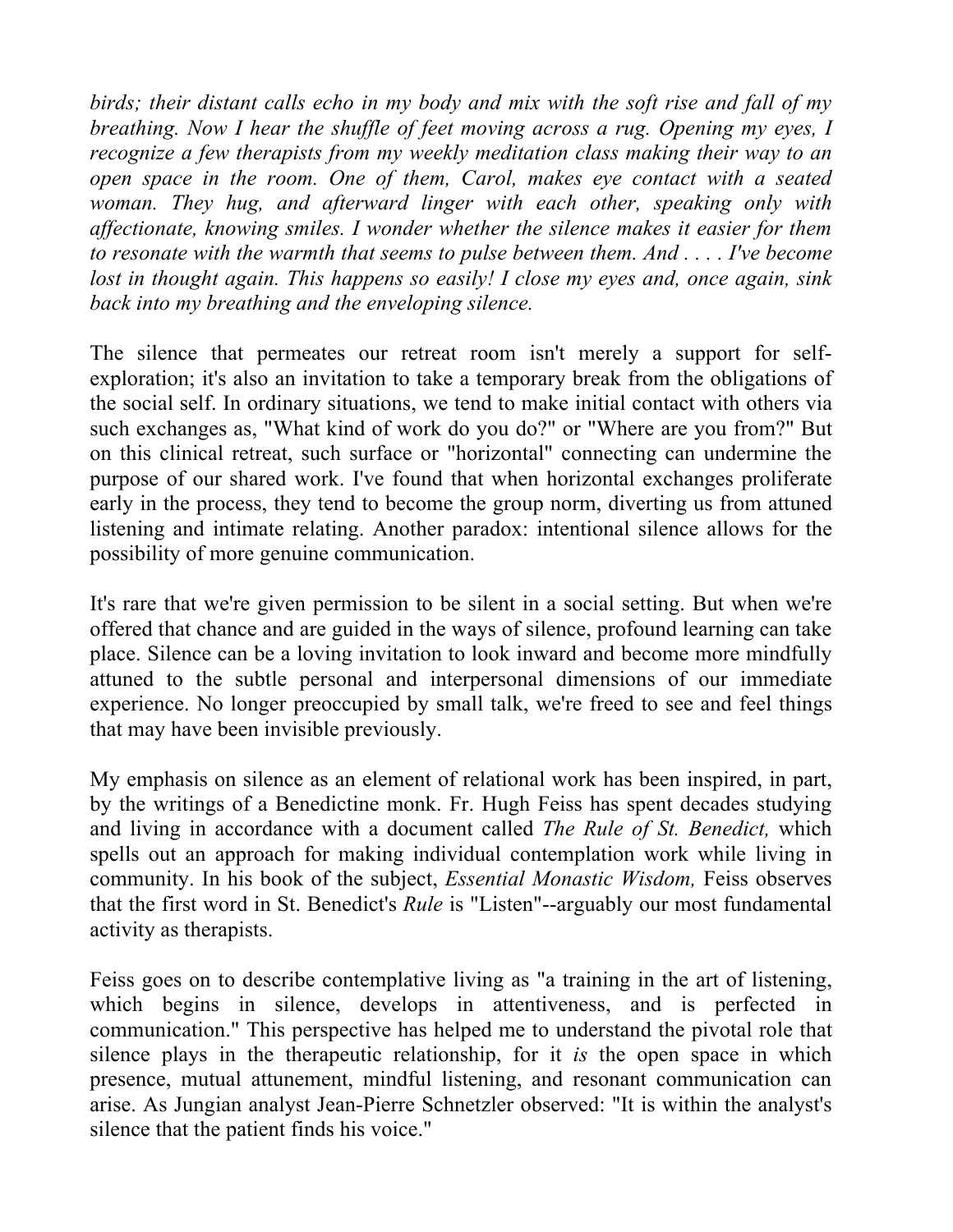#### **Whole-Body Listening**

To begin our cultivation of relational mindfulness, we start with the body scan. Adapted from the MBSR program, this is a detailed, sensuous process of getting in touch with the moment-to-moment nuances of bodily sensation, feeling tones, and subtle mind processes that we often take for granted--or fail to notice at all. This experience of rich, embodied awareness rebalances our customary, head-first style of relating by including the body as a source of intelligence. Since the body speaks to us in the language of sensation and movement, a mindful attunement to these bodily "voices" can help us listen better to what's going on inside us--a vital prerequisite for being able to truly hear and be empathic with others.

*I ask participants to prepare for the body scan by lying down on their blankets. There's a bustle of quiet, purposeful movement as people slide chairs out of the way, fetch blankets, and make last-minute adjustments. One woman stuffs her journal into her backpack and then briskly zips it up, as if to say, "No more notes!" She unfolds her blanket into a large rectangle and lies down with a sigh that carries the lush, relieved tones of letting go. Stretching out on my own blanket, I begin by asking participants to simply bring receptivity to their moment-to-moment experience. "Locating your breath by how it feels in your belly or lower back," I say. "Just softening and becoming receptive. If you like, you might experiment with your attention as though it was a satellite dish, directing it to the region of your belly and patiently waiting for sensation to arrive into awareness."*

I ask everyone to remain open and curious, noticing what, if anything, moves across their mind, and then to bring their attention back to the place where they feel their belly or lower back moving. Pausing for people to practice this step, I'm awed, as always, by the sense of focus and aliveness that permeates the room.

#### **Moment-to-Moment Miracles**

My interest in mindfulness for therapeutic relating was sparked, in part, by my own experience on the client end of the therapy relationship. I'd gone to see Dr. Burke after my dad died in a violent accident, and I didn't know what to do with my grief. I felt saturated with it, and, at the same time, immobilized. In therapy sessions, I can remember looking down and away, trying to fend off my unbearable sadness while feeling terribly embarrassed that I needed somebody's help.

I'm sure that neither Dr. Burke nor I thought of ourselves as even remotely engaged in a meditative process. Still, in those moments of frozen sorrow, I'd often sneak a look at Dr. Burke. Invariably, he appeared relaxed and present, clearly unafraid of my inner storm. Sometimes, we just sat together in silence as he attended to my smallest gestures, sometime nodding as if he understood, or maybe even felt, the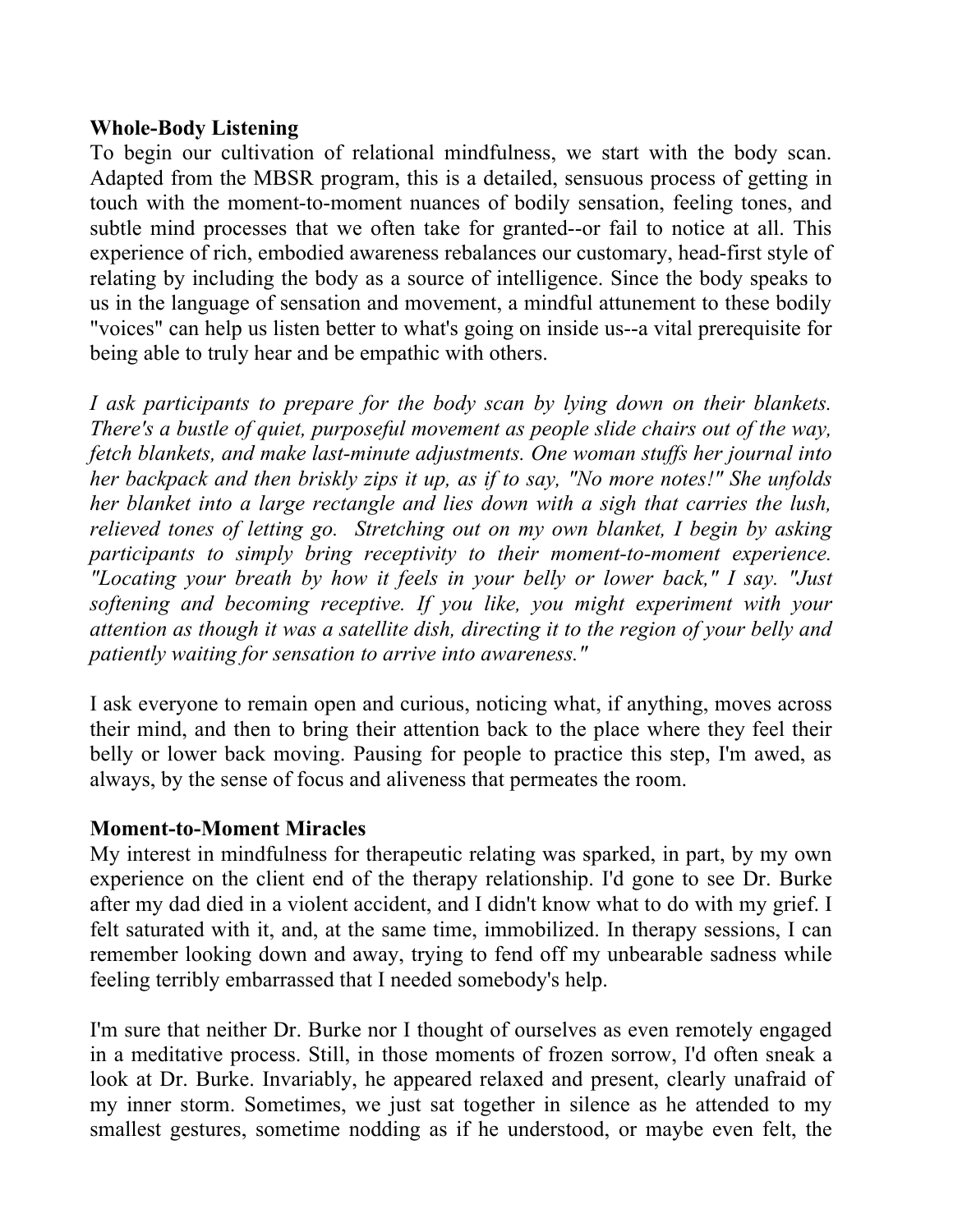invisible parts of me I couldn't articulate. Once, I said to him, "I want to talk about it, but I can't." He embraced me in his gentle gaze and said, "I see that you want to, but some part of you feels stuck or afraid." Again and again, I experienced the momentto-moment miracle of being both soothed by, and visible to, this unassuming man. Gradually, Dr. Burke's unwavering attunement and empathic attention nourished my own ability to attend to the intensity and nuances of my emotions, and to stay with them long enough to become more patient and sympathetic toward myself.

## **When Mindfulness Meets Therapy**

My experience with Dr. Burke piqued my curiosity. By the time I'd started graduate school in clinical psychology in the late 1980s, I'd developed my own mindfulness meditation practice. It was becoming increasingly clear to me that the processes of mindfulness and psychotherapy were like the flip sides of a coin, each engendering present-moment awareness and self-reflection via its own distinctive pathway. Yet there seemed to be little cross-fertilization between these two worlds. In my own work as a therapist, I was often aware of how challenging it was to stay fully present with clients, especially the ones who pushed my buttons. Might the practice of mindfulness--that is, a direct, full-bodied experience of the present moment--help therapists develop more attunement to, and empathy with, clients?

With a lot of passion and no neuroscientific hard data available to refer to, I plunged in. By the early 1990s, I'd begun to create my own experiential, clinical trainings on mindfulness, pulling together elements gleaned from my own meditative experience, contemplative tradition, and some promising psychological explorations of empathy. These included Daniel Stern's work on "affective attunement" and "emotional resonance" and Heinz Kohut's emphasis on "feeling one's way" into the client's subjective world with a knowing that included "the expansion of the self to include the other . . . and understanding the echo evoked by the self."

A few years later, a couple of prominent therapists began to weigh in from an explicitly meditative perspective: psychologist Jack Kornfield described therapy at its best as "a shared meditation," while psychoanalyst Jeffrey Rubin began to explore how a therapist's own meditative practice could deepen presence and optimal listening. This was exciting stuff, but also frustrating, because these innovative thinkers hadn't outlined any specific protocols for clinical training. Even in our early clinical workshops, I knew that participants needed a direct, embodied way to kindle presence, empathy and attunement. We needed, quite literally, to "be there."

Then, in 1997, I attended the first of several group trainings in Mindfulness-Based Stress Reduction with Jon Kabat-Zinn and Saki Santorelli. I felt as though I'd come home. In the intensive meditative practice, body work, and group process we learned in these trainings, I felt immediately how this experiential process revealed relational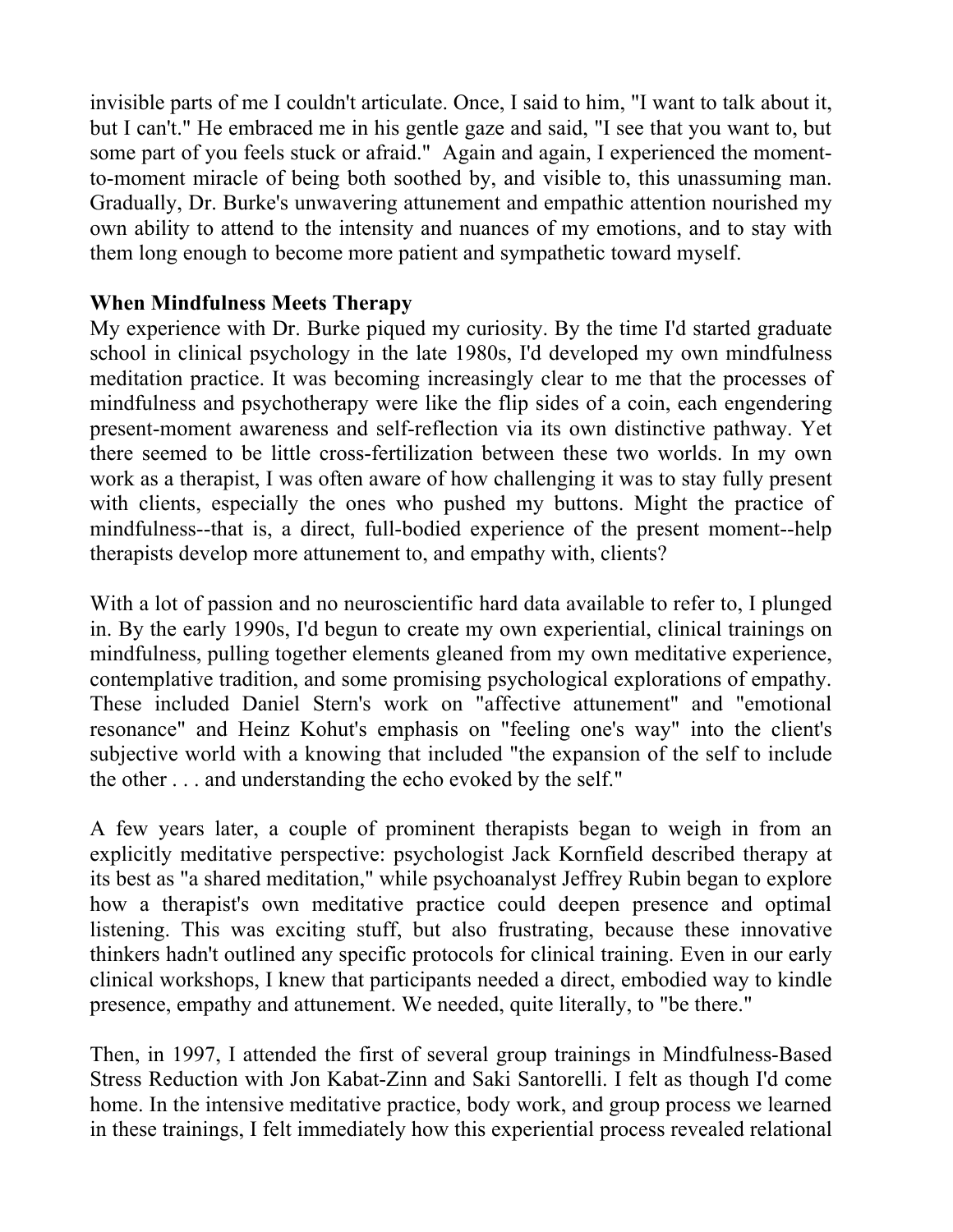dimensions within each present moment. It was here that I first encountered the body scan, a richly powerful experience for me that I'd later adapt for my own clinical trainings on resonance and embodied listening.

As I continued to explore experiential possibilities for enhancing clinical presence, I discovered the work of Charlotte Selver, who was neither a mediation teacher nor a psychotherapist, but a gifted pioneer in the field of sensory awareness. In the 1960s and 1970s, she quietly influenced a whole generation of leading meditation teachers, including Alan Watts, Shunryu Suzuki, and Jack Kornfield, as well as such pioneering therapists as Carl Rogers, Fritz Perls, Abraham Maslow, and Virginia Satir. In her workshops, she guided participants through a series of deceptively simple sensory activities that elicited an embodied, curious, nonjudgmental attitude toward their own experience. Having tried them out myself and adapted them to my workshops, I can attest to their power.

#### **Looking Deeply**

As I invite participants outdoors for our "Listening to the World" meditation, they grab sweaters and blankets and wander outside to find seats on the benches of the cliffside garden. We move at a leisurely pace through all of the senses, ending with a meditation on the sense of hearing. "Letting the sounds simply arrive into your body, noticing also any movements of your mind. Opening to the nuances of sound; listening to the subtle, felt tones in your body."

I save this listening meditation until just before we return to the workshop room, because at this point, we intentionally break our silence. Now our work is to extend this same, immediate, full-body knowing and listening directly into our relationships with one another. Initially we form twosomes, taking turns practicing mindful listening and speaking. Then, bringing our chairs back into the larger circle, we gather as a group. I remind participants to identify and attend to whatever emerges within themselves, and then, if they so choose, to express their experience with immediacy and authenticity.

Robert, a tall, weathered-looking man of about 50, speaks first. He tells us how the recent death of his mother has occupied most of his retreat, "It's been months since she died, and I haven't cried for her yet," he says. "But today, in the garden, I saw these tiny blue flowers that she loved, and I found myself missing her." He sits very still as tears stream down his face. As others nod reflectively, I thank Robert for sharing with us. Then, Theresa, a young woman who's been sitting against the back wall, puts up her hand. "When Robert was talking, I kept feeling like I had a few urgent questions for him," she begins, raising herself to a kneeling position so we can see her better. She pauses, as if unsure whether to continue. I urge her to take her time, and in the resonant silence that follows, each listener practices the real-time gift of presence, as we might do in session.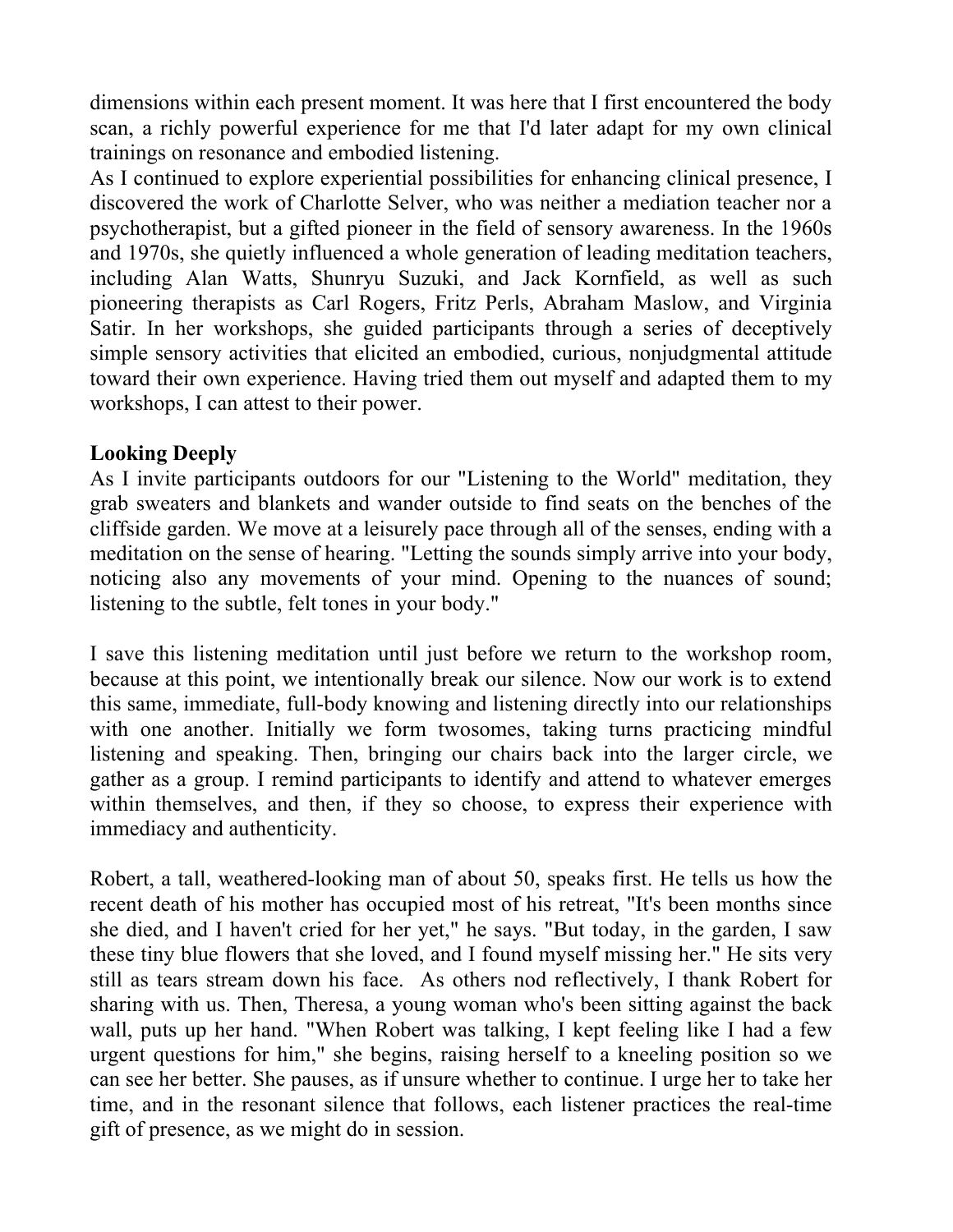Finally, Theresa speaks again. "What really happened was that when Robert was crying, I felt like I was going to cry, too," she says, her voice wobbling slightly. "I think I wanted to interrupt him only so that I wouldn't cry." She looks up at the ceiling for a moment, and then brings her gaze back to the group. "So, instead, I just sat quietly with what he and I were feeling in our own ways. And it was okay. My eyes welled up, but I was able to hold it all."

As the group sharing continues to unfold, I feel grateful for a process that can reap such depths of awareness, openness, and connection. At the same time, I understand that what we're doing is hard work, and likely only to get harder. For it's one thing to embody these qualities in the supportive environment of a therapists' retreat, and quite another to hold on to them in the improvisational dance of a real-world therapy encounter.

#### **Remembering to Breathe**

Thinking about how hard it can be to be mindful in the therapy room, I recall my first session with a large, broad-shouldered man named Steve, who'd recently been released from prison for armed robbery. Through the years, he'd also logged multiple convictions for aggravated assault. As he strode into our first meeting wearing jeans and T-shirt, my impression was of 250 pounds of tattooed muscle. In his measured Texan drawl, he began by telling me that he was torn between making amends with his estranged wife and returning to his lawless life on the streets.

"Don't get me wrong, I love her to death," he said, his voice thick with restrained fury. "But you have no idea how much fun it is to go out and get crazy." He laughed loudly, and then leveled a challenging glare at me and said, "So you think you've got the answers for all this, right?" As I struggled to gather my thoughts, he leaned forward on the couch, clenching and unclenching a fist. "And I'm supposed to completely trust you, right?" he sneered. "Why the hell should I?"

My first thought was, "Who's closer to the door, me or him?" Other possibilities- only slightly saner--darted through my head. Should I discuss the boundaries of therapy with him? Should I confront him about his tone? Instead, just as I'd learned to do in my challenging meditation moments, I deliberately attended to my breathing and racing heart. Then as I managed to widen my awareness beyond my inner alarm bells, I sensed a faint awareness in me that Steve--however belligerent his manner- was actually trying to connect with me by being as candid as he could. Whether his approach to me was a test, a threat, or a desperate plea didn't matter at the moment; what mattered most was understanding how important honesty was to this man, and whether I could reciprocate. "I can't think of any good reason why you should trust me yet," I told him. "We haven't known each other long enough for me to do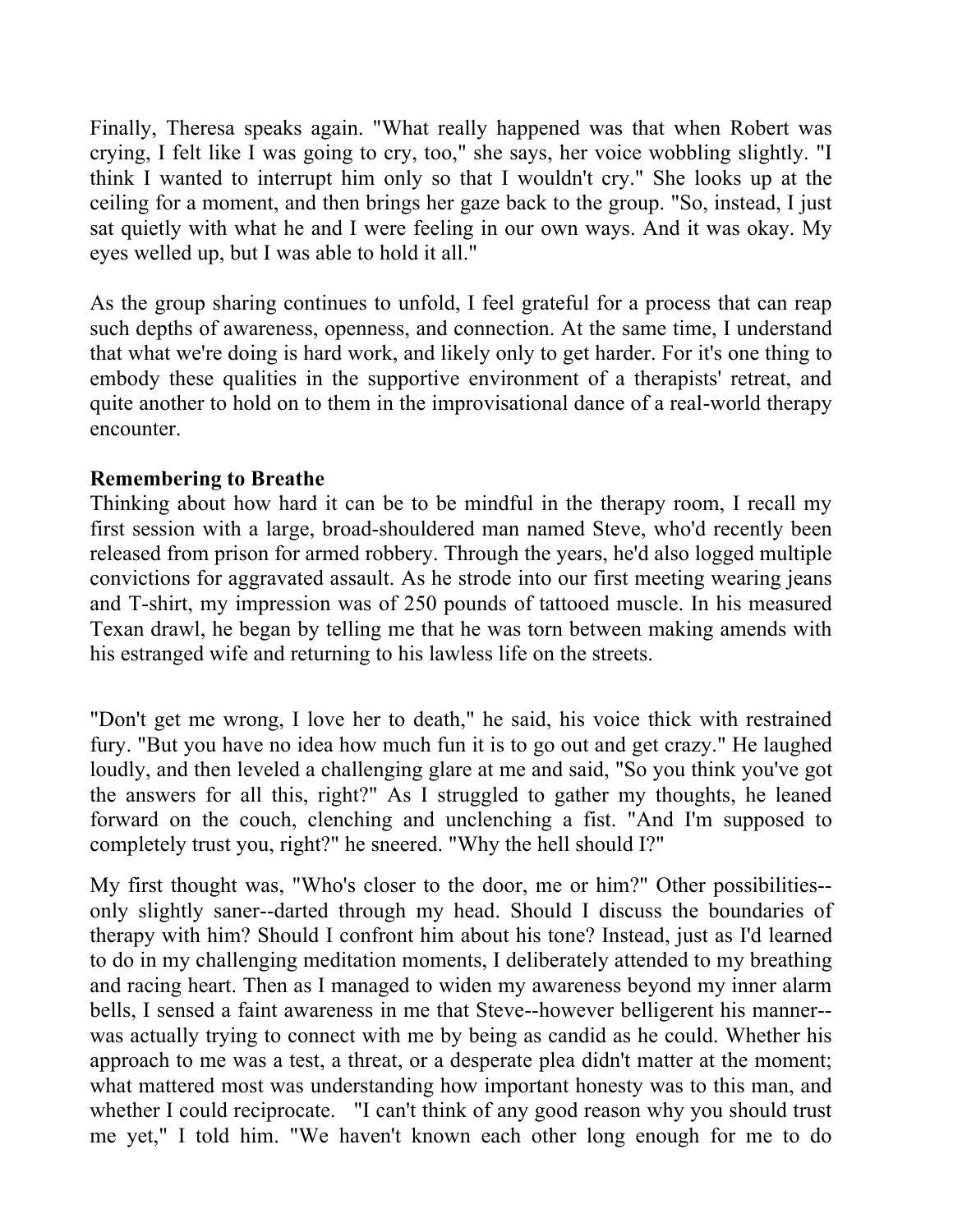anything trustworthy. Maybe, after we spend some time together, you can decide whether I'm trustworthy or not." Steve looked at me for a long moment. Then he stared at a spot on the wall. Finally, he began to nod his head. "I've never done this therapy thing before," he said, softening back into the couch. "Tell me how I'm supposed to do it."

## **Widening Ripples**

It's my hope--and expectation--that relational mindfulness will wield an impact far beyond the therapy room. Already psychotherapists and meditation teachers are beginning to customize mindfulness practice for larger systems. For example, a Los Angeles program called InsightLA now offers the "Growing Spirit" program that provides families with regular, daylong opportunities to practice mindfulness and learn to bring more compassion and joy to the hard work of nurturing a family.

Meanwhile, the corporate world is beginning to dip its toe into relational mindfulness. I was invited recently to provide mindfulness training for a Fortune 100 company whose IT department had just built a national management team and hoped to ground its interpersonal culture in more open, empathic communication. Schools, too, are beginning to catch on to the potential of mindfulness. For the last several years, I've led a mindfulness training for a local high school music department that performs at highly competitive events. The students and I discuss the phenomenon of silence and how, without it, there's no music--just noise. Then, as these teens learn to meditate and become more familiar with the tones and rhythms of silence in their bodies, they're gradually able to bring more mindful reflection, concentration, and relaxation into their music and their daily lives.

We may even see a time when mindfulness is used in the service of world peace. In a public talk at the Pasadena Civic Center in October 2005, Zen master and Nobel Peace Prize nominee Thich Nhat Hanh called for groups of trained, mindful listeners to reach out to disenfranchised people and warring factions throughout the world. He identified the foundational element of peacemaking as the experience of being deeply seen and heard. Therapists who have their own mindfulness practice and clinical skills in group work may be ideally suited for this vital mission.

Of course, whatever kind of mindfulness-grounded therapy training or teaching we might choose to do, we can be effective only to the extent that we're willing to walk our talk. Luckily, there's no shortage of opportunities to respond with more awareness and compassion to the challenges of our daily lives.

## **Touching the Invisible Ocean**

*On our last, late-afternoon break of the day, I walk across the patio near the bell tower, where I can watch the sun lowering over the entire coast. On my way, I notice*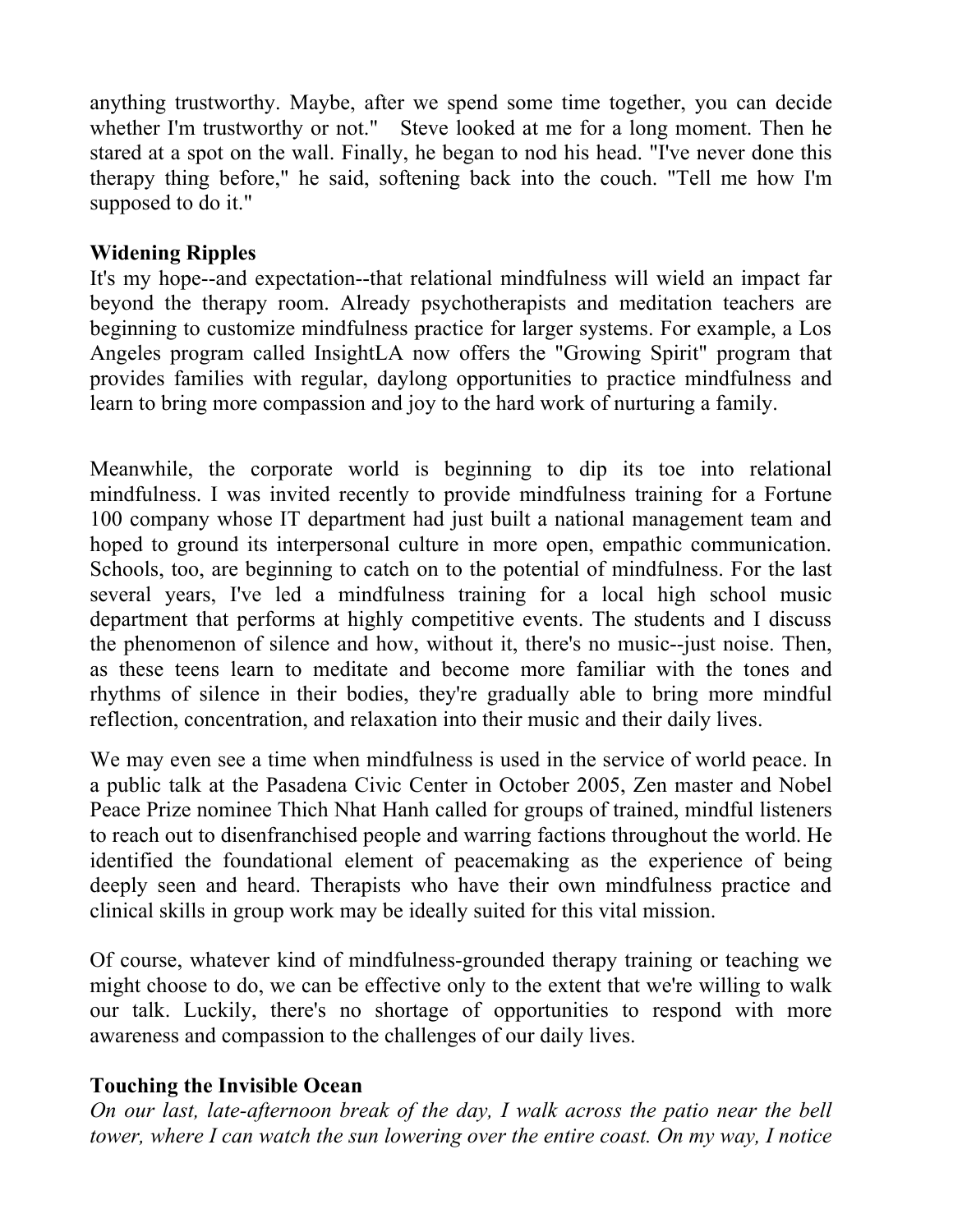*Carol, a therapist in my weekly meditation class, sitting alone on a bench. She's crying. As I move a bit closer, I hear her whisper, "I can't see the ocean."*

*I* stand there for a brief moment, taking in this possibility. She looks up at me, *struggling for composure. "This is the first Saturday that I haven't worked in years," she says. "And I've been sitting here for 20 minutes thinking about all the money I'm losing today. I'm also thinking that I should be spending the day with my kids." Gesturing toward the coastline, she begins to cry again. "The ocean is right in front of me, and I'm missing it!"*

*I kneel down beside Carol on the clay-tile patio. After a few moments, her tears subside and she begins to shake her head from side to side, as though trying to grasp something elusive. "I've spent so much of my life like this," she says finally. "I've missed a lot of things, and I'm realizing now that once they pass you by, you can never get them back."*

*The rawness of Carol's honesty stuns me for a moment. After a silence, I ask, "Can you notice that you aren't missing too much of what's happening for you right now, in this very moment?"*

*When she nods very slowly, I gently continue: "Right alongside your sadness, can you feel that soft breeze on your skin, and see the waves moving way out there in the ocean? Can you let a little more of this in, right now?"*

*"I'll try," Carol says. She begins to cry again, but this time, with her eyes open, gazing at the ocean. After several minutes, her breathing becomes steadier. I sense that she's moving into a fuller awareness of herself. In my own body, I can feel the shift too--as if we've taken a step forward together. Now she looks at me, smiling. "I'm starting to see," she says.*

My experience with Carol moved me because she was so forthright and vulnerable, and also because she spoke so directly to our human dilemma. It's my story, and yours. When we're unhappy with some aspect of our lives, so often, we shift into autopilot, pretend we're just fine, or escape into one addiction or another. Unknowingly, we begin to miss out on the very moments that make up our lives, whether we like them or not, expect them or not, find them painful or not. Whole realms of our lives can become like Carol's ocean--right in front us, but invisible.

Each moment is already here in all its fullness, waiting for us to immerse ourselves in its sometimes muddy, but always restorative, waters. Only when we begin to fully inhabit our own moments, it seems to me, can we be of real use to those who seek our help. For whatever presenting sorrows our clients may bring to us, they, too, hope to glimpse a little more of the ocean.

*Jerome Front © www.JeromeFront.com*